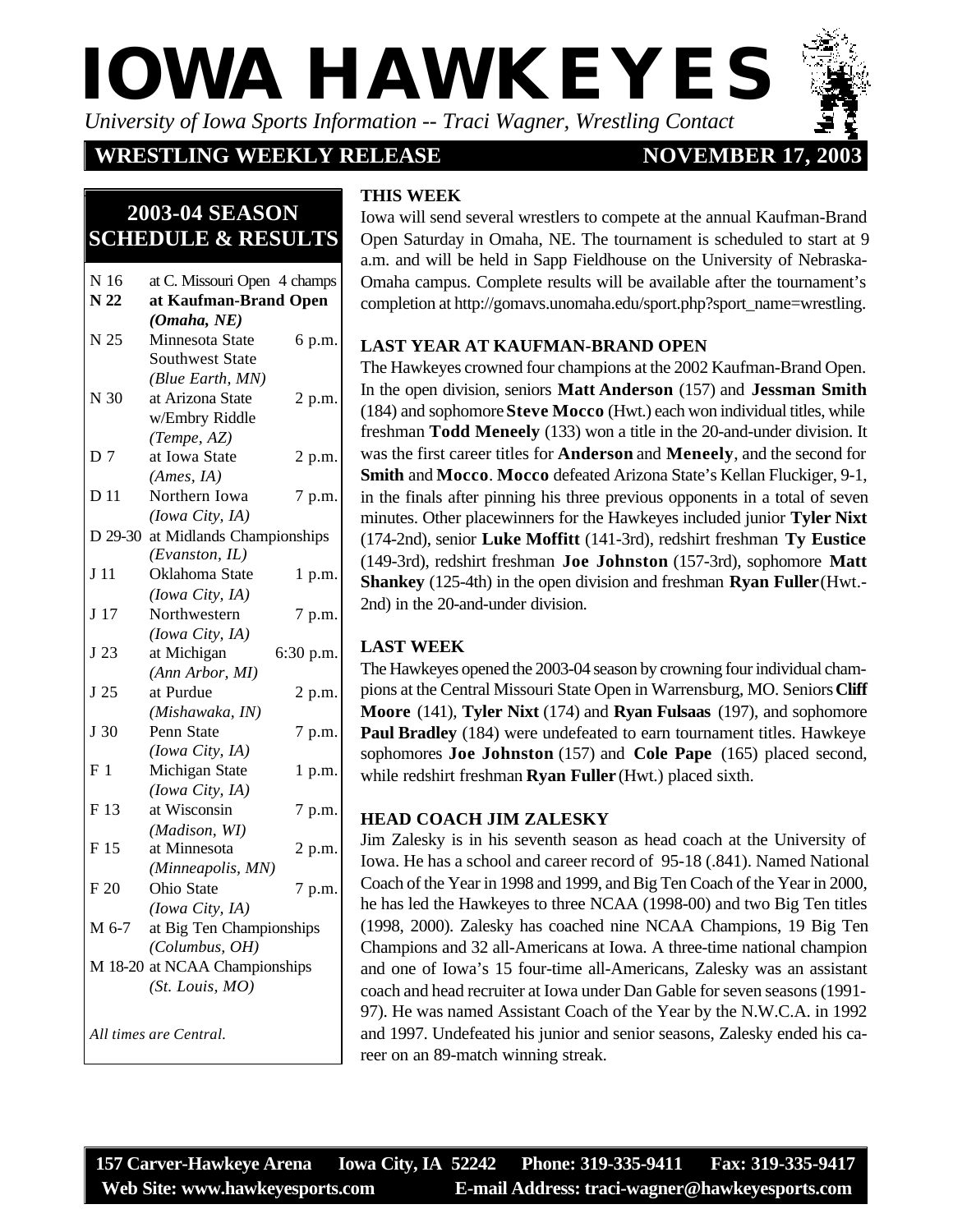# *University of Iowa Sports Information -- Traci Wagner, Wrestling Contact* **IOWA HAWKEYES**

#### **WRESTLING WEEKLY RELEASE 22 PAGE**



## **2002-03 INDIVIDUAL RECORDS**

| Name, Wt.  Record                     |
|---------------------------------------|
| Luke Eustice, 125  23-8               |
| Matt Morkel, 125  8-9                 |
| Matt Shankey, 125  9-4                |
|                                       |
| Trent Goodale, 125/133  16-9          |
| Jeff Pfaffinger, 125/133  *7-6        |
| Cliff Moore, 133  31-9                |
| Todd Meneely, 133/141  *18-1          |
| Luke Moffitt, 141  20-13              |
|                                       |
|                                       |
| Ty Eustice, 149  29-9                 |
| Alex Grunder, 149  *10-7              |
| Brett Stedman, 149  *9-10             |
| Anthony Watson, 141/149  *14-6        |
| Anthony Bribriesco, 157  *3-4         |
| Cory Connell, 149/157  10-4           |
| Joe Johnston, 157  33-15              |
| Oleg Polyatskiy, 157  *7-12           |
|                                       |
| Blake Anderson, 165  9-11             |
| Matt Anderson, 157/165  8-7           |
|                                       |
| Jason D'Agata, 165  6-16              |
| Adam Fellers, 165/174  10-9           |
| Cole Pape, 165  12-6                  |
| Jacob Smith, 157/165  *6-7            |
| Luke Spruill, 165  1-2                |
| Ben Stedman, 157/165  *15-10          |
| Major Ennen, 174  0-1                 |
| Mark Mueller, 165/174  *12-6          |
| Tyler Nixt, 174  27-6                 |
| Eric Beaver, 184  *7-6                |
| Jessman Smith, 184  37-2              |
| Paul Bradley, 197  11-7               |
| Trey Clark, 197  6-6                  |
| Ryan Fulsaas, 197  21-12              |
| John Gillespie, 197  1-4              |
| Chad Barkalow, Hwt.  * 0-1            |
| Ryan Fuller, Hwt.  *17-4              |
| Randy Fulsaas, Hwt.  3-5              |
| Steve Mocco, Hwt.  34-0               |
| *includes matches wrestled unattached |

#### **TICKET INFORMATION**

Season tickets and tickets for each of Iowa's six home duals are available at the University of Iowa Athletic Ticket Office. Season tickets are \$42 for general public and \$36 for University faculty and staff. Tickets for each home dual are \$8 for adults and \$4 for students if purchased in advance; \$10 for adults and \$5 for students if purchased at the gate. Group tickets are available for all duals except Oklahoma State. They are \$6 each for groups of 20-39 and \$4 each for groups of 40 or more. Call 1-800-IA-HAWKS or 319-335- 9327, or go online at http://hawkeyesports.ocsn.com/tickets/iowa-tickets.html to order.

#### **INTERNET INFORMATION**

Press releases, meet results and audio broadcasts of dual meets can be found throughout the season at www.hawkeyesports.com.

#### **CARVER-HAWKEYE ARENA**

Carver-Hawkey Arena has been the home for Iowa wrestling since 1983. The Hawkeyes have a record of 136-9 (.938) in the arena, which includes a record 10 victories during the 1986 season. Iowa has recorded 16 undefeated seasons in the arena, with the most recent (8-0) occurring last year.The dual wrestling attendance record for Carver-Hawkeye Arena is 15,291, which was set when Iowa defeated Iowa State on February 22, 1992. The arena seats 15,500 for a dual wrestling meet. The Hawkeyes are scheduled to host the 2005 Big Ten Championships in Carver-Hawkeye.

#### **IOWA WRESTLING HISTORY**

Iowa's overall dual meet record is 763-193-30 (.789) in 91 seasons. The Hawkeyes have won 20 national titles, including nine of the last 13, and 30 Big Ten titles. Iowa's 46 NCAA Champions have won a total of 71 NCAA individual titles, crowning six three-time and 13 two-time champions. The Hawkeyes' 98 Big Ten Champions have won a total of 179 conference individual titles. There have been seven four-time, 18 three-time and 24 two-time Iowa winners. Iowa's 124 all-Americans have earned all-America status 250 times, including 16 four-time, 26 three-time and 30 two-time honorees.

**157 Carver-Hawkeye Arena Iowa City, IA 52242 Phone: 319-335-9411 Fax: 319-335-9417 Web Site: www.hawkeyesports.com E-mail Address: traci-wagner@hawkeyesports.com**